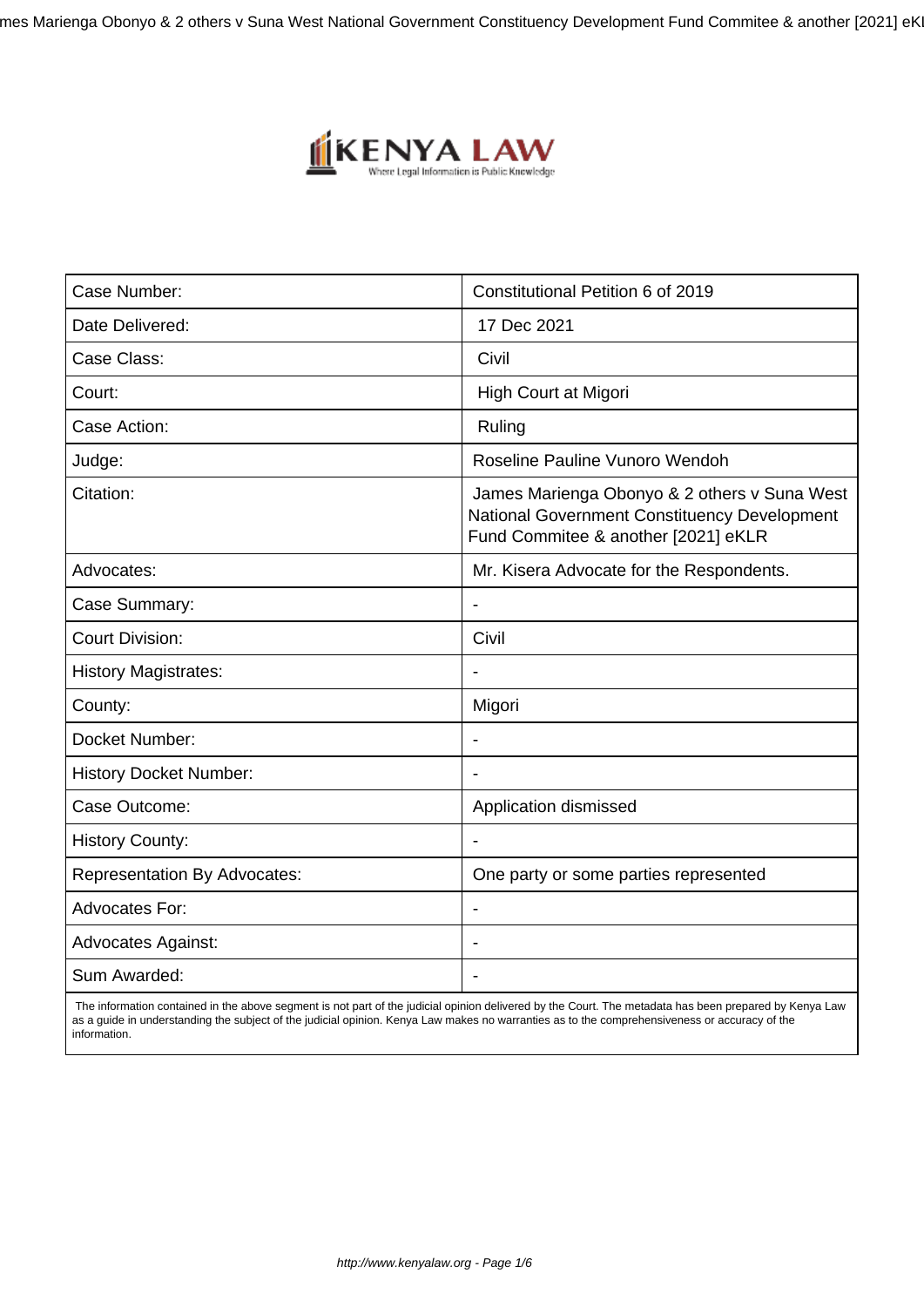mes Marienga Obonyo & 2 others v Suna West National Government Constituency Development Fund Commitee & another [2021] eK

#### **REPUBLIC OF KENYA**

#### **IN THE HIGH COURT OF KENYA**

## **AT MIGORI**

#### **CONSTITUTIONAL PETITION NO. 6 OF 2019**

#### **IN THE MATTER OF ALLEGED INFRINGEMENT AND VIOLATION OF ARTICLES 22, 23,47,50**

# **AND**

## **IN THE MATTER OF ARTICLES 3, 22 & 25B OF THE CONSTITUTION**

## **AND**

# **IN THE MATTER OF THE DISCRIMINATION, UNFAIR ADMINISTRATIVE**

## **ACTION AND IN VIOLATION OF THE BILL OF RIGHTS AND PROVISIONS OF**

## **THE CONSTITUTION AS THE SAME RELATE AND CONCERN THE APPLICANT**

#### **BETWEEN**

#### **-VERSUS-**

#### **SUNA WEST NATIONAL GOVERNMENT**

**CONSTITUENCY DEVELOPMENT FUND COMMITEE.....................................1ST RESPONDENT**

## **NATIONAL GOVERNMENT CONSTITUENCY**

**DEVELOPMENT FUND BOARD...................................................................................................2ND RESPONDENT**

#### **RULING**

1. The petitioners moved this court by way of a Notice of Motion Application dated 14/8/2020 and filed in court on 17/8/2020. Through the firm of Lugano & Lugano Co. Advocates they seek the following orders: -

**a) That the applicants'/petitioners be granted leave to amend the petition filed herewith and dated 14/8/2019.** 

**b) In the alternative to prayer (a) above, and in the interest of time and expediency, the amended petition annexed herewith**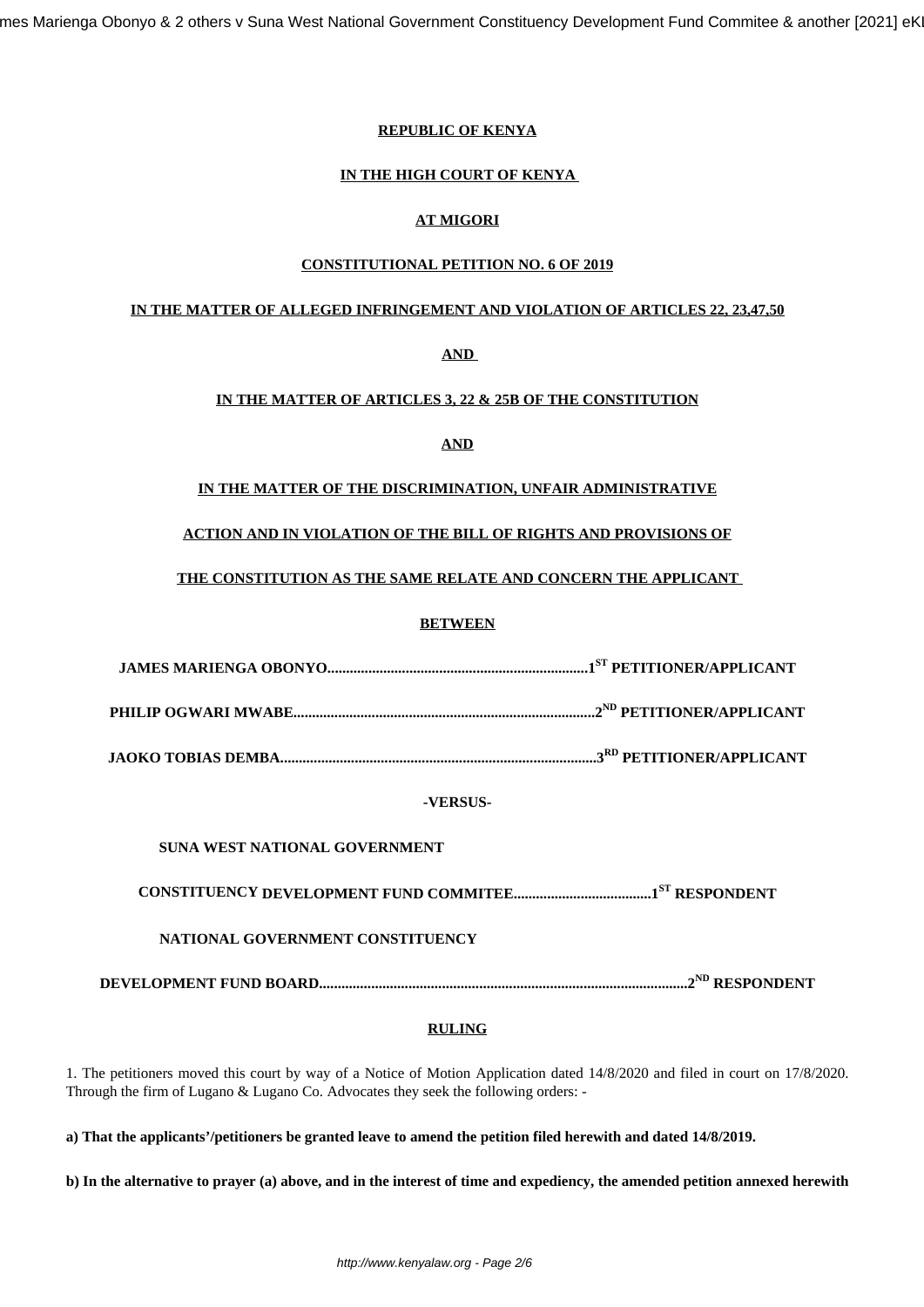#### **be deemed to be amended with the leave of court and be admitted as duly amended.**

# **c) The Honourable Attorney General be enjoined to the petition as an interested party.**

**d) Costs of this application be in the cause.** 

# **e) Any other remedy that the court deems fit and just.**

2. The application is based on five (5) grounds appearing on the face thereof and is supported by the Supporting Affidavit of **Philip Ogware Mwabe,** the  $2<sup>nd</sup>$  petitioner, sworn on 14/8/2020 on behalf of the 1<sup>st</sup> and  $3<sup>rd</sup>$  petitioners.

3. The  $2<sup>nd</sup>$  petitioner deponed that upon being served with the audit report by the  $2<sup>nd</sup>$  respondent, he believes that it is prudent that the court should allow them to amend the petition as there are some issues which they would like to bring to court's attention in the interest of justice, this being a public interest litigation; that the petitioners wish to challenge the constitutionality of Section 56(2) of the National Government Constituencies Development Fund Act No. 30 of 2015(NG CDF Act) in so far as the impartiality of the  $2<sup>nd</sup>$  respondent to forward complaints of criminal nature to the relevant government agencies is concerned hence the need for eave to enjoin the Honourable Attorney General as an interested party to this petition; that this application has not been brought with any inordinate delay and no prejudice will be occasioned upon the respondents in any way; that if the amendment allowed the Honourable Court will be able to come up with a just verdict as regards the petition; that the petitioners have annexed the amended petition and urge the court to allow the same and deem it to have been duly amended with the leave of court.

4. The application was opposed. The 1<sup>st</sup> respondent filed grounds of opposition through the firm of Omonde Kisera & Co. Advocates the grounds of opposition were as follows: -

i. That the petitioners are drawing this court into issues relating purely to the administration of the NG CDF ACT which are statute barred for this court vide Section 56 of the said Act, a matter which this court had confirmed in the 1<sup>st</sup> ruling herein.

ii. Audit queries and any evidence of financial impropriety or otherwise are matters falling squarely within the mandate of the Board created under the NG CDF ACT and cannot be matters capable of being relied upon to amend the petition.

iii. The petition is now over one year and the petitioners have but kept this court with applications at the expense of expediting the hearing and determination of the main petition as they seem to be more on a fishing spree a fact which confirms the personal and malicious intentions to use this petition for political expediency thereby abusing the process of this court.

iv. The intent to challenge the Constitutionality Section 56 of the NG CDF ACT is a pure afterthought and a delay tactic as even no evidence of compliance with the requirements of the Government Proceedings Act have been exhibited.

v. The petitioners have now replaced the 1<sup>st</sup> respondent with the NG CDF Committee without an order of this honourable court, a matter which confirms the confusion the petitioners have and confirms no merit in the application.

5. The application was canvassed by way of written submissions. The petitioners submitted on two issues of determination that is; whether the petitioners can seek leave of the court to amend the petition and whether the petitioners are entitled to the orders sought.

6. On the first issue, the petitioners submitted that Rule 18 of the Constitution of Kenya (Protection of Rights and Fundamental Freedoms) Practice and Procedure Rules, 2013 (hereinafter **"Mutunga Rules")** allows parties to amend their pleadings in particular petitions, with leave of court at any time of the proceedings. To further buttress this point, the petitioners relied on the case of **Mombasa Cement Limited v Speaker of the National Assembly & 2 Others (2016) eKLR** where the court allowed amendment of pleadings while relying on the case of **Cobbold v Greenwich LBC (unreported).**

7. On the second issue, the petitioners reiterated that the law particularly Rule 18 of the Mutunga Rules entitles the petitioners to orders sought in their application dated 14/8/2020.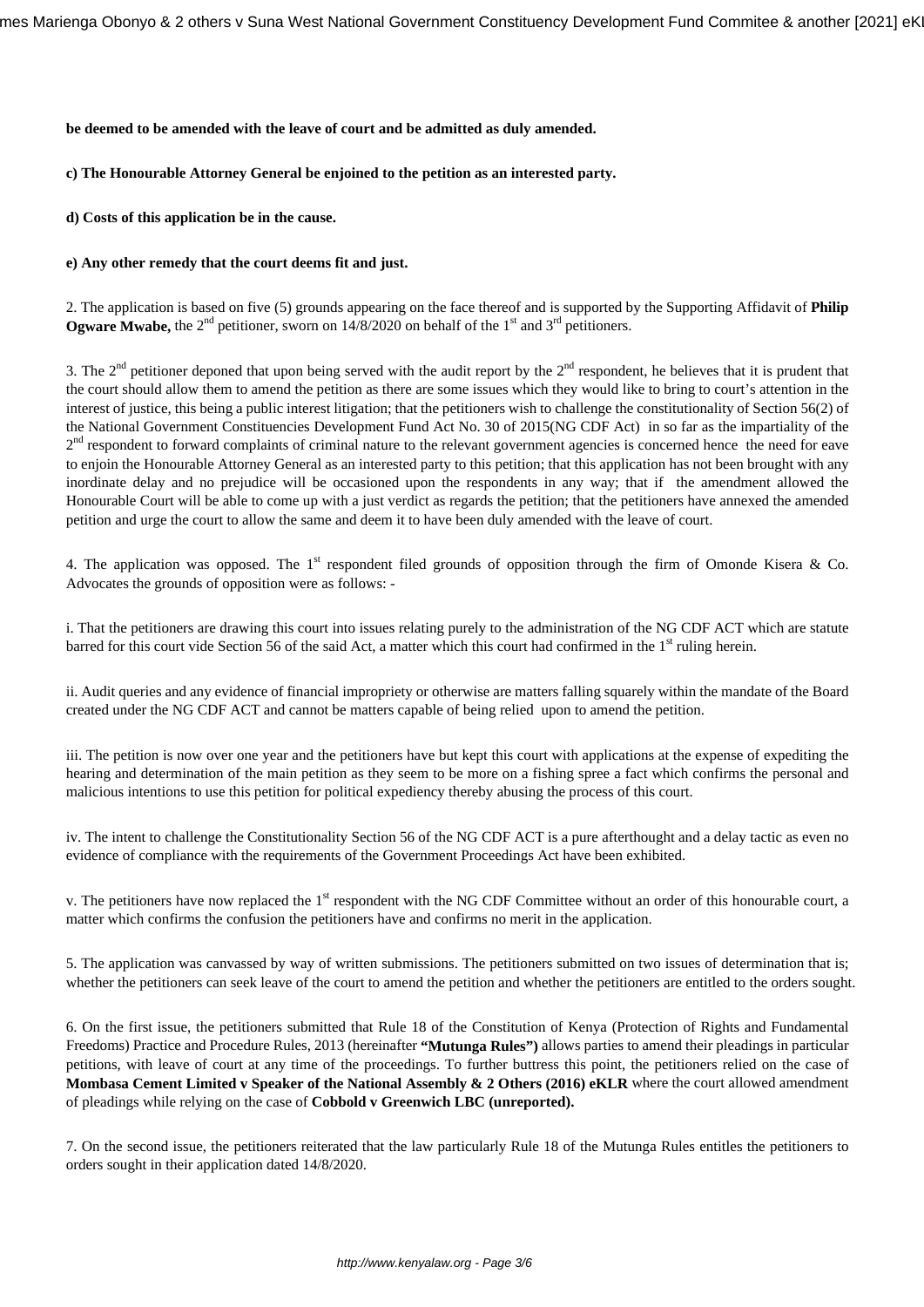8. The respondents filed their submissions dated 26/11/2020 on 1/12/2020. They submitted on two issues: whether the petitioners should be granted leave to amend the petition dated 14/8/2019 and whether the application dated 14/8/2020 has merit and what are the orders commending themselves granting. On the first issue, the respondent submitted that the the prayer of the petitioners to challenge the Constitutionality of Section 56(2) of the National Government Constituencies Development Fund Act in so far as the impartiality of the  $2<sup>nd</sup>$  respondent is concerned in forwarding complaints of criminal nature, is such that the honourable Attorney General must be enjoined as an interested party and that is a new matter which if allowed, will change the whole cause of action and will seriously prejudice the respondents; that the court in **Humanity Action Knowledge and Integrity in Africa (HAKI Africa) & 19 Others vs Attorney General & 3 Others (2020) eKLR**, relied on the case of **Eastern Bakery vs Castelino Civil Appeal No. 30 of (1985) EA 461** where it was held inter alia that the court may refuse to allow amendments if they would change the cause of action into one of a substantially different character or one which would prejudice the rights of the opposite party.

9. The respondents further submitted that the wide discretion to allow amendments should not be a blank cheque and that the amendments are being sought belatedly; that if the amendments are allowed, it would introduce a new cause of action and the respondents will be prejudiced. The respondents urged the court to dismiss the application dated 14/8/2020 with costs.

10. I have considered the petitioners' notice of motion application, the grounds of opposition and the rival submissions. The single issue for determination is whether the applicant is deserving of leave to amend his petition.

11. The law guiding amendment of Constitutional Petitions is **Constitution of Kenya (Protection of Rights and Fundamental Freedoms) Practice and Procedure Rules, 2013 (hereinafter the Mutunga Rules). Rule 18** provides that:-

#### **"A party that wishes to amend its pleadings at any stage of the proceedings may do so with the leave of the Court".**

12. The Rule clearly states for any amendment there has to be leave of court. For the court to allow the amendment, it has to first look into the intent and purpose of the amendment and whether any prejudice shall be suffered by the other party or parties in the dispute and if there will be prejudice can the prejudice be compensated by way of costs.

#### 13. In **Institute For Social Accountability & another v Parliament of Kenya & 3 others [2014] eKLR the court held:-**

**"The object of amendment of pleadings is to enable the parties to alter their pleadings so as to ensure that the litigation between them is conducted, not on the false hypothesis of the facts already pleaded or the relief or remedy already claimed, but rather on the basis of the true state of the facts which the parties really and finally intend to rely on. The power of amendment makes the function of the court more effective in determining the substantive merits of the case rather than holding it captive to form of the action or proceedings.**

**Rule 18 of the Rules clearly stipulates that the court may permit an amendment at any stage of the proceedings. The court will normally allow parties to make such amendments as may be necessary for determining the real questions in controversy or to avoid a multiplicity of suits, provided there has been no undue delay, no new or inconsistent cause of action is introduced, and no vested interest or accrued legal right is affected and that the amendment can be allowed without an injustice to the other side."**

14. To add its voice, the Court of Appeal outlined the principles of amendment of pleadings in **Elijah Kipngeno Arap Bii v Kenya Commercial Bank Limited [2013] eKLR** as follows: -

**"The law on amendment of pleadings in terms of section 100 of the Civil Procedure Act and Order VIA rule 3 of the repealed Civil Procedure Rules under which the application was brought was summarized by this Court, quoting from Bullen and Leake & Jacob's Precedents of Pleading - 12th Edition, in the case of Joseph Ochieng & 2 others vs. First National Bank of Chicago, Civil Appeal No. 149 of 1991 as follows:-**

**"The ratio that emerges out of what was quoted from the said book is that powers of the court to allow amendment is to determine the true, substantive merits of the case; amendments should be timeously applied for; power to so amend can be exercised by the court at any stage of the proceedings (including appeal stages); that as a general rule, however late, the amendment is sought to be made it should be allowed if made in good faith provided costs can compensate the other side;**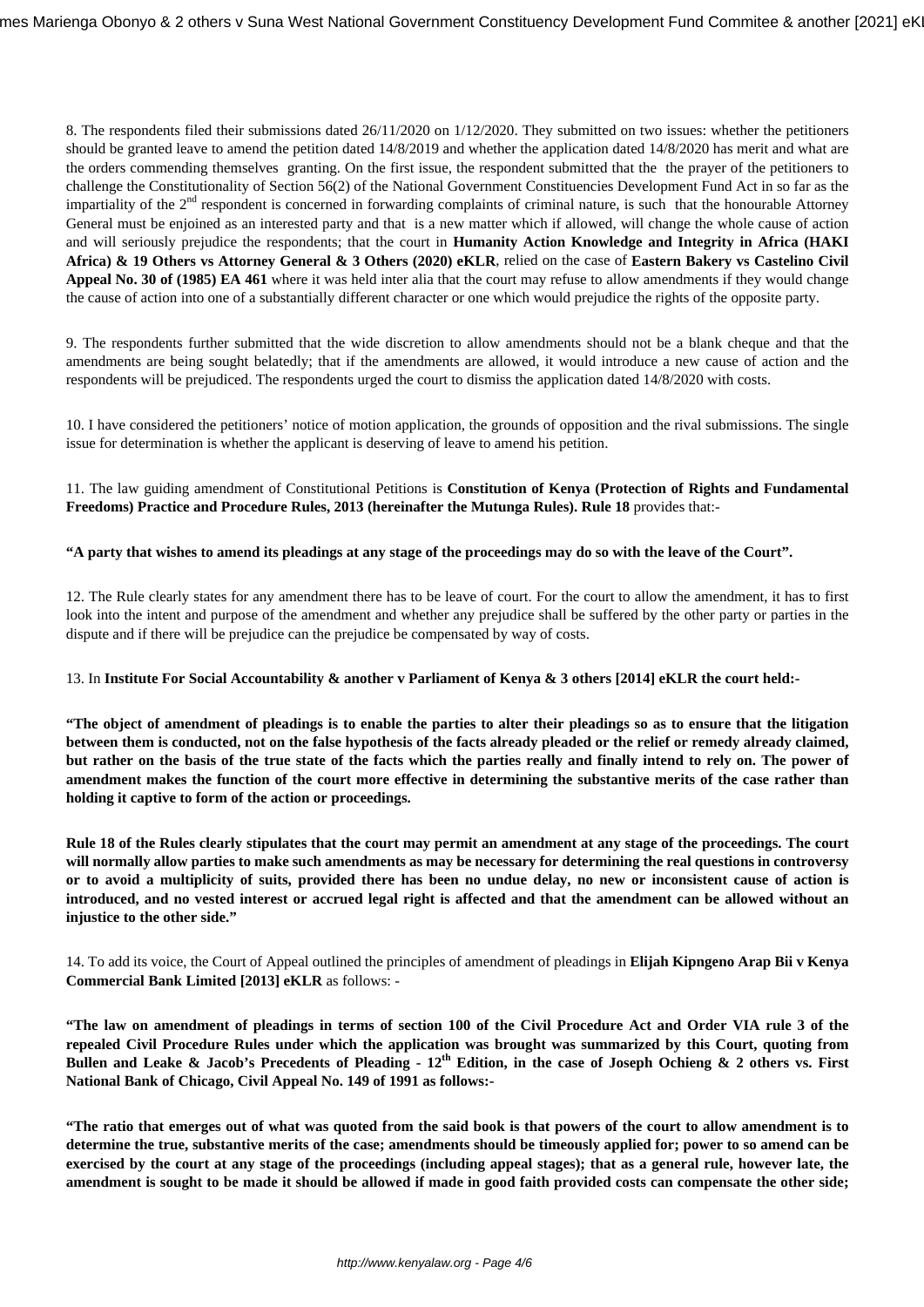**that the proposed amendment must not be immaterial or useless or merely technical; that if the proposed amendments introduce a new case or new ground of defence it can be allowed unless it would change the action into one of a substantially different character which could more conveniently be made the subject of a fresh action; that the plaintiff will not be allowed to reframe his case or his claim if by an amendment of the plaint the defendant would be deprived of his right to rely on Limitation Acts."**

15. The legal parameters governing the amendment of pleadings from the above cited decisions can be summed up as the amendment should be made timeously without undue delay; it should not introduce a new or inconsistence cause of action or issues; the application should not affect any vested interest or accrued legal right and it should not prejudice or cause injustice to the other party.

16. The petitioners' case is that after they were served with the audit report by the  $2<sup>nd</sup>$  respondent, they believe that there are issues therein which need to be dealt with by this court and they also wish to challenge the constitutionality of Section 56 (2) of the National Government Constituencies Development Fund Act (No. 30 of 2015) in so far as the impartiality of the 2<sup>nd</sup> respondent in regard to forwarding complaints of a criminal nature to the relevant authorities.

17. A reading of paragraphs 1.6, 2.3.7, 3.17, 3.18.3.19.3.20,3.21,3.22,4.2 and prayer 5 (f) of the amended petition reveals that the petitioners are not only alleging violation of their rights but also seek a declaration that Section 56 (2) of the National Government Constituencies Development Funds Act (No. 30 of 2015) **(hereinafter NG CDF Act)** is unconstitutional in so far as the impartiality of the  $2<sup>nd</sup>$  respondent is involved in forwarding complaints of a criminal nature.

18. Reverting back to the gist and prayers of the original petition, the petitioners sought orders of mandamus directed to the  $2<sup>nd</sup>$ respondent to compel them to hear and determine the petition filed before it expeditiously.

19. What the petitioners are now asking this court to do is compel the office of the  $2<sup>nd</sup>$  respondent to expedite the hearing of the complaints before it while at the same time tie their hands by declaring that Section 56 of the NG CDF Act (No. 30 of 2015) unconstitutional in so far as the impartiality of the  $2<sup>nd</sup>$  respondent is involved in hearing the petitions before it and forwarding the same to investigating authorities. This is a classical case of compelling a farmer to go and farm in the garden but at the same time declaring they are not entitled to farm in the garden.

In any event the applicants have not issued any notice to the Attorney General of their intention to sue the AG in accordance with Section 13A of the Government Proceedings Act.

20. The impartiality of the  $2<sup>nd</sup>$  respondent is what the petitioners sought to remedy by compelling the  $2<sup>nd</sup>$  respondent to undertake their public duty. The introduction of the prayer that Section 56 of the NG CDF Act be declared unconstitutional, is a new and inconsistent cause of action which cannot be determined at this point. The prayer of mandamus is still subsisting.

21. The petitioners make mention of a report which they were eventually served with, which in their opinion raised issues worth being determined by this court. The petitioners did not accord this court the opportunity to examine the report itself to satisfy itself that indeed there are pertinent issues to be addressed by this court to the extent of declaring Section 56 of the NG CDF Act unconstitutional.

22. In the end, I find no merit in the application. I decline to grant the prayers a sought and the application dated 14/8/2020 is dismissed with no orders as to costs being Public interest litigation.

# **DATED, DELIVERED AND SIGNED AT MIGORI THIS 17TH DAY OF DECEMBER, 2021.**

## **R. WENDOH**

## **JUDGE**

#### **Ruling delivered in the presence of**